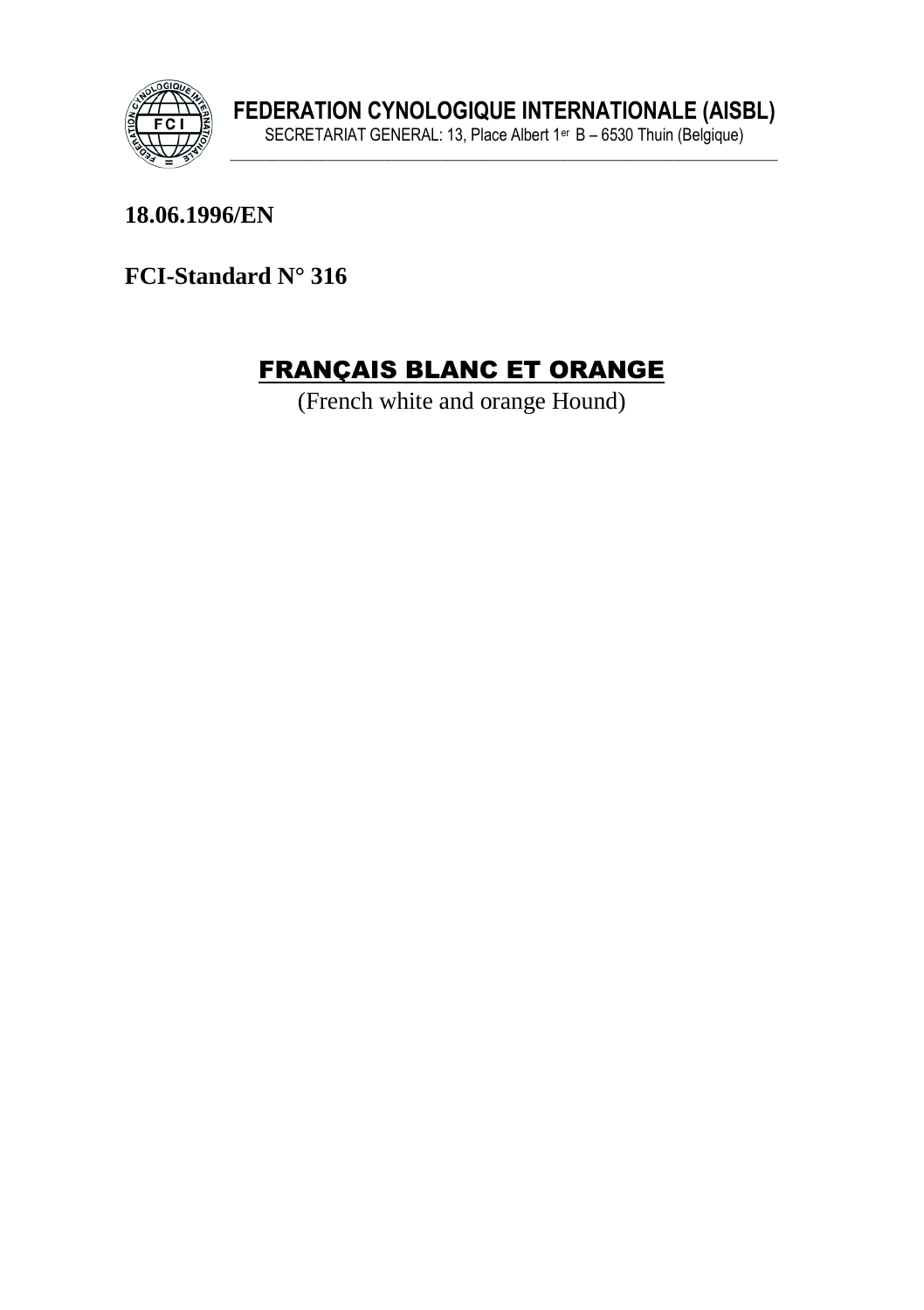**TRANSLATION**: Mrs Peggy Davis. Official language (FR).

**ORIGIN**: France.

#### **DATE OF PUBLICATION OF THE OFFICIAL VALID STANDARD**: 01.02.1982.

**UTILIZATION**: Scenthound.

FCI-CLASSIFICATION: Group 6 Scenthounds and related related breeds. Section 1.1 Large-sized Hounds. With working trial.

**GENERAL APPEARANCE**: Typical French hound, distinguished, giving an impression of being rustic.

**HEAD**: Quite large, moderately elongated.

CRANIAL REGION: Skull: Slightly domed, occipital crest barely marked. Without prominent superciliary arches. Stop: Well marked.

FACIAL REGION: Nose: Well developed, black, brown-orange. Muzzle: Of almost equal length to that of the skull. Lips: Quite pronounced giving the muzzle a certain squareness.

**EYES**: Large, brown and dark.

**EARS**: Set slightly below eye level, supple, fine, slightly twisted and reaching to about to two fingers from the on-set of the nose.

**NECK**: Straight, quite long, slight dewlap.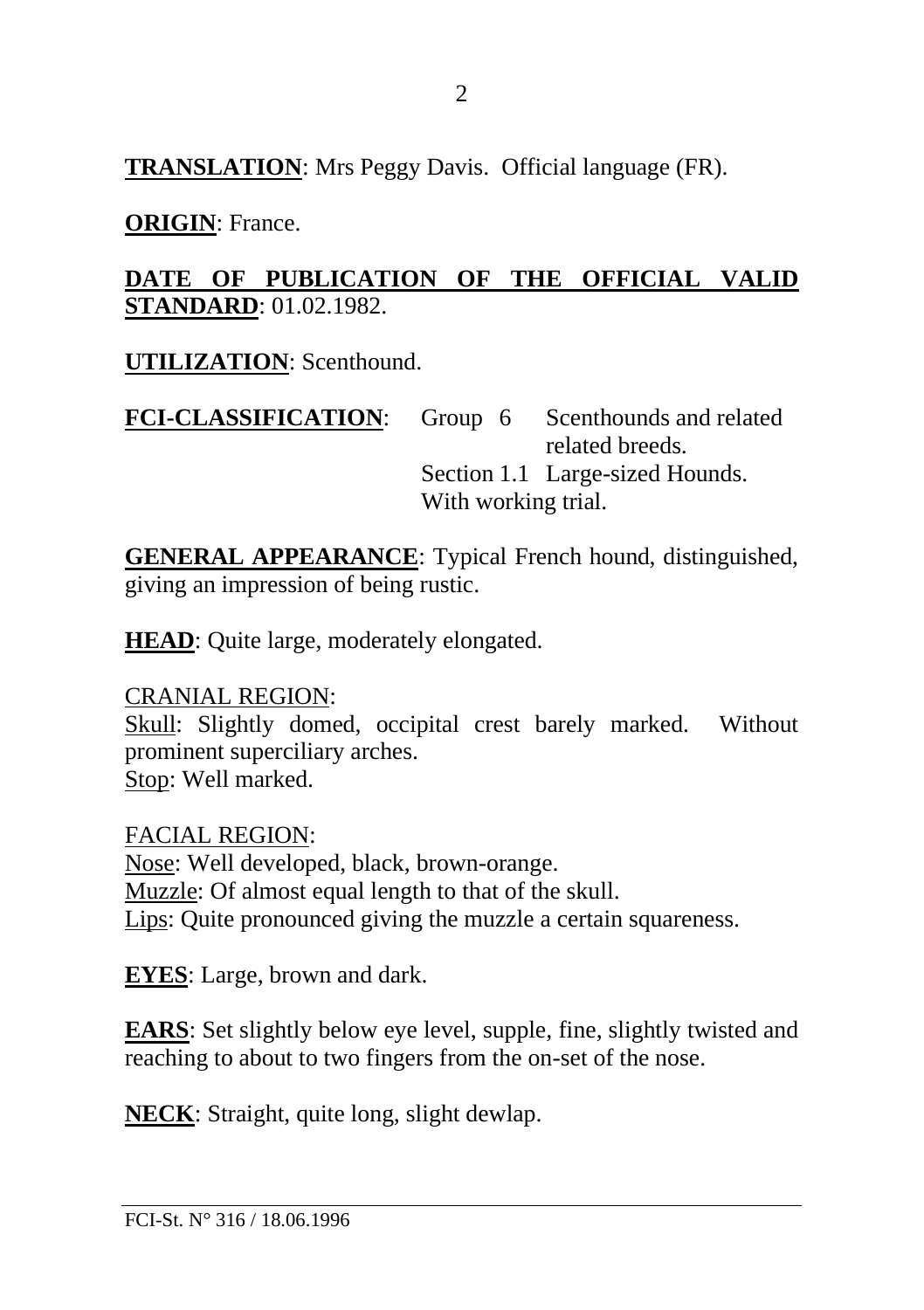#### **BODY**:

Back: Broad and straight. Loin: Normally arched. Croup: Round without falling away. Chest: Broad. Ribs rounded. Underline and belly: Flank well filled.

**TAIL**: Long.

## **LIMBS**

FOREQUARTERS: Strong and broad. Shoulder: Sloping and well muscled. Forefeet: Hare-feet.

HINDQUARTERS: Thighs: Very muscular. Hocks: Near to the ground and slightly bent. Hind feet: Hare-feet.

**GAIT/MOVEMENT**: Rather easy, gallop light and sustained.

**SKIN:** White with yellow or orange markings; the palate can be yellow. Scrotum white or yellow.

#### **COAT**

Hair: Short and fine.

Colour: White-lemon or white and orange on condition that the orange is not too dark going on to red.

#### **SIZE**:

Height at the withers: 62-70 cm with 2 cm tolerance for the maximum size.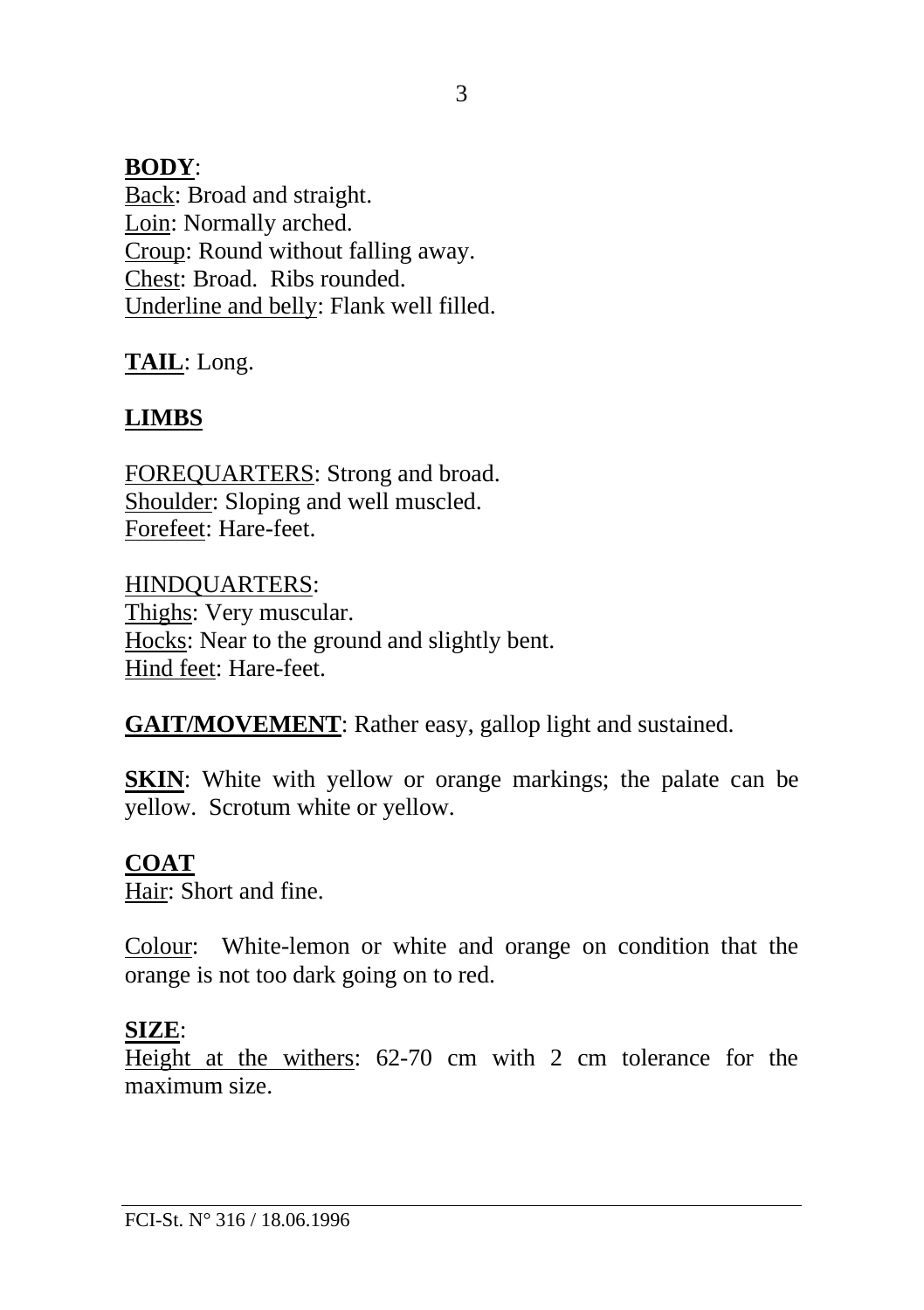**FAULTS** : Any departure from the foregoing points should be considered a fault and the seriousness with which the fault should be regarded should be in exact proportion to its degree and its effect upon the health and welfare of the dog.

- Faulty conformation.
- Muzzle thin or too long.
- Overshot or undershot mouth.
- Light eyes.
- Tail curved up or deviated.
- Colours of the coat other than those previously mentioned, particularly black or red hair.
- Depigmentation.

## **DISQUALIFYING FAULTS:**

- Aggressive or overly shy dogs.
- Any dog clearly showing physical of behavioural abnormalities.

### **N.B.**:

- Male animals should have two apparently normal testicles fully descended into the scrotum.
- Only functionally and clinically healthy dogs, with breed typical conformation should be used for breeding.